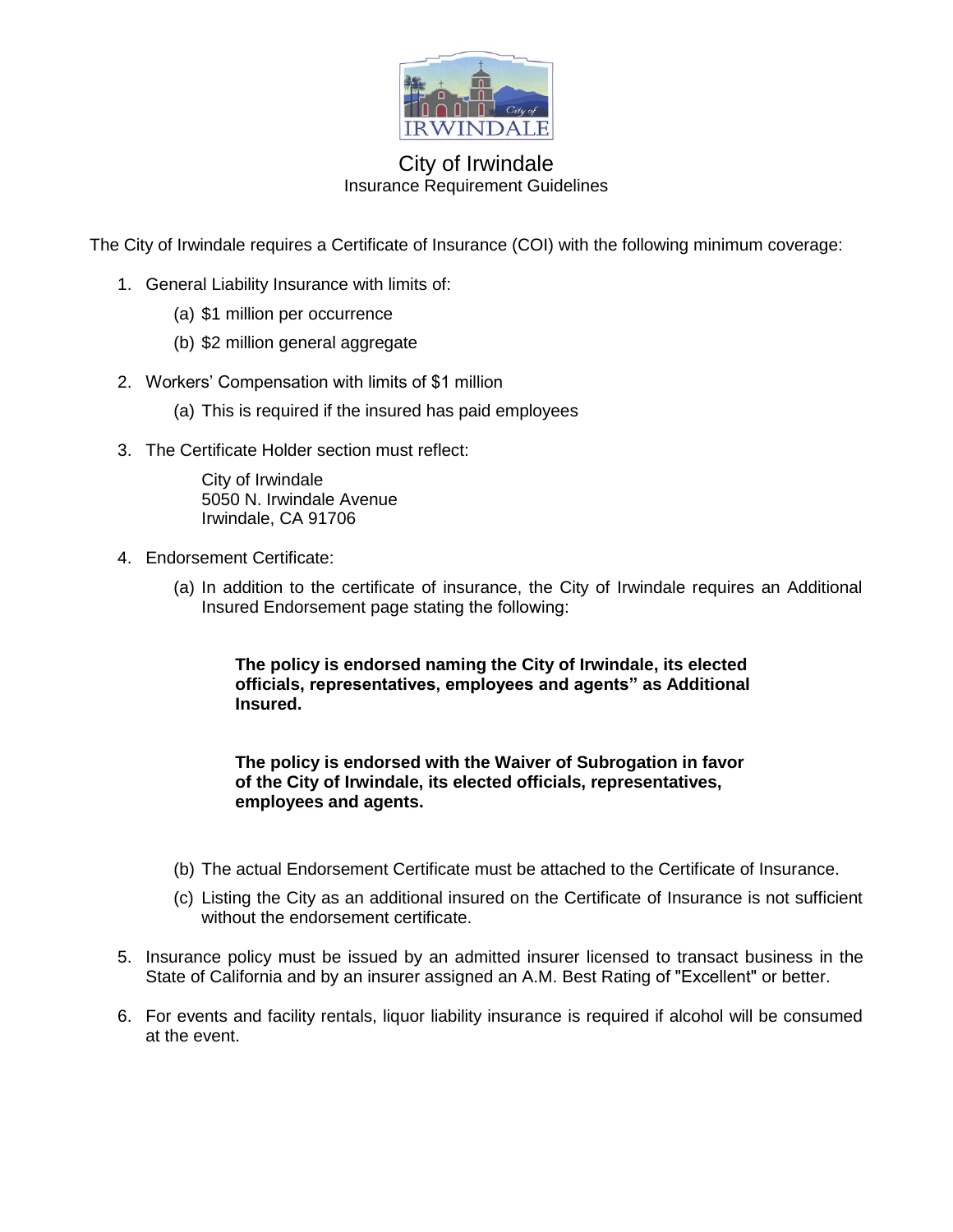# **Instructions**

- #1 Verify that the Name Insured matches Independent Contractor's name on the contract
- #2 Look up the rating of the insurance companies listed on this website: <http://www3.ambest.com/MemberCenter/MemberCenter.aspx>
- #3 The Commercial General Liability coverage box should have an "X" in the OCCUR box. The blank lines underneath should show any deductible or retention.
- #4 This section should have an "X" and an endorsement certificate should be attached.
- #5 This section should have an "X" and an endorsement certificate should be attached.
- #6 Verify that the policy period shown covers the contract term.
	- If it does not cover the contract term, request a new certificate.
	- If the contract lasts beyond the expiration date, make sure to follow up with the contractor to get a new certificate before the current one expires.
- #7 Limits should at least be:
	- \$1 million per occurrence
	- \$2 million general aggregate
	- \$1 million Products -Completed Operations Aggregate
- #8 Automobile Liability coverage
	- One of the boxes should be checked
	- Check to make sure policy period the same as the General Liability
- #9 Limit should at least be \$1 million per accident
- #10 Either the Umbrella box or the Excess Liability box should be checked.
	- The limits should be as required in the contract
- #11 The "OCCUR" box should be checked.
- #12 The limit should at least be:
	- \$1 million each accident
	- \$1 million disease-each employee
	- \$1 million disease-policy limit
- #13 This line should be used for specialty liability coverages, such as professional liability.
- #14 Should state:

**The policy is endorsed naming the City of Irwindale, its elected officials, representatives, employees and agents" as Additional Insured.** 

**The policy is endorsed with the Waiver of Subrogation in favor of the City of Irwindale, its elected officials, representatives, employees and agents.**

- All endorsements should be attached to the Certificate.
- #15 Should show: City of Irwindale, 5050 N. Irwindale Avenue, Irwindale, CA 91706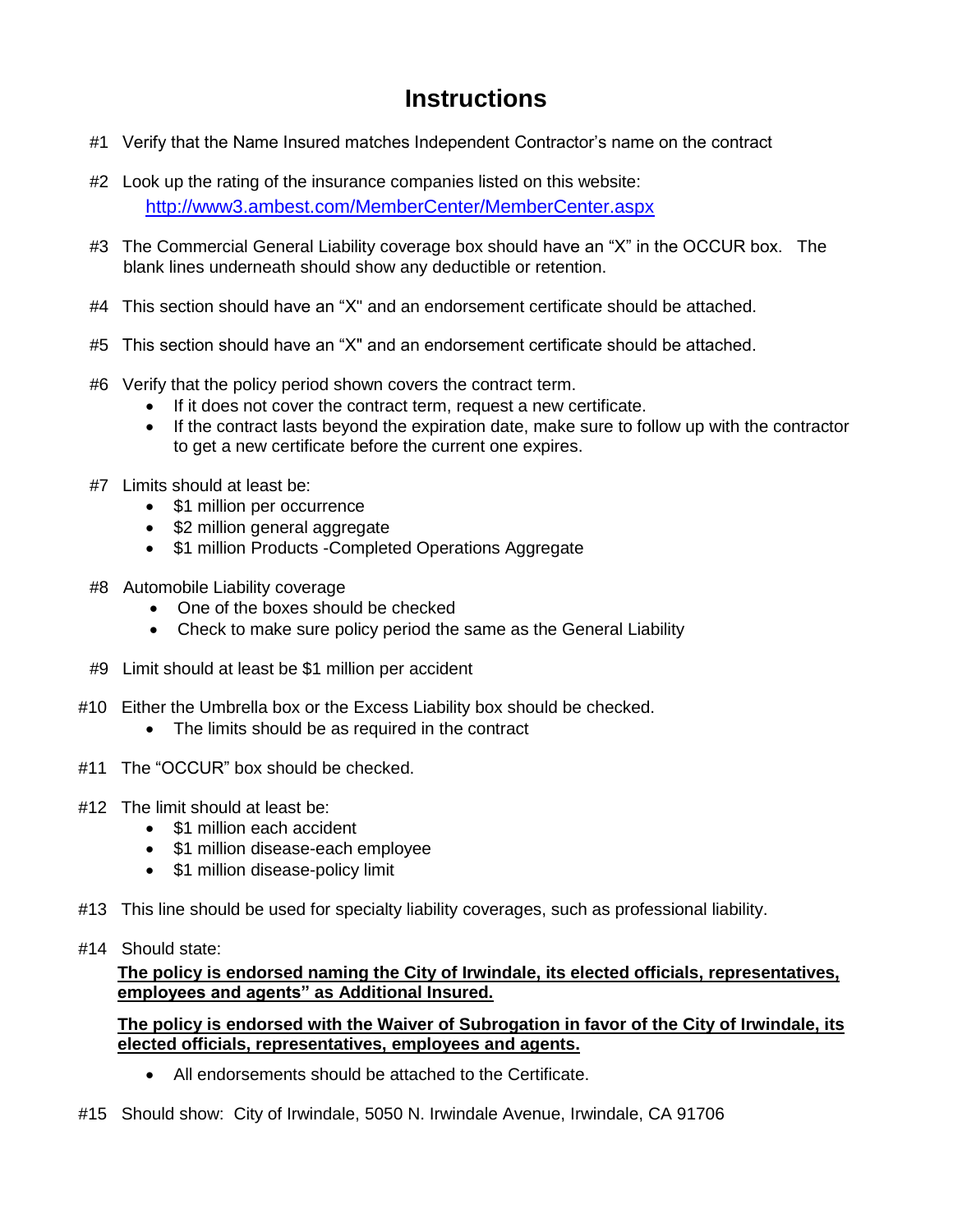**ACO!** 

### **CERTIFICATE OF LIABILITY INSURANCE**

DATE (MM/DD/YYYY)

| THIS CERTIFICATE IS ISSUED AS A MATTER OF INFORMATION ONLY AND CONFERS NO RIGHTS UPON THE CERTIFICATE HOLDER. THIS<br>CERTIFICATE DOES NOT AFFIRMATIVELY OR NEGATIVELY AMEND, EXTEND OR ALTER THE COVERAGE AFFORDED BY THE POLICIES<br>BELOW. THIS CERTIFICATE OF INSURANCE DOES NOT CONSTITUTE A CONTRACT BETWEEN THE ISSUING INSURER(S), AUTHORIZED<br>REPRESENTATIVE OR PRODUCER. AND THE CERTIFICATE HOLDER. |     |                                       |                      |                   |                                                                                                                                                                      |                            |                                               |                |    |  |
|------------------------------------------------------------------------------------------------------------------------------------------------------------------------------------------------------------------------------------------------------------------------------------------------------------------------------------------------------------------------------------------------------------------|-----|---------------------------------------|----------------------|-------------------|----------------------------------------------------------------------------------------------------------------------------------------------------------------------|----------------------------|-----------------------------------------------|----------------|----|--|
| IMPORTANT: If the certificate holder is an ADDITIONAL INSURED, the policy(les) must be endorsed. If SUBROGATION IS WAIVED, subject to<br>the terms and conditions of the policy, certain policies may require an endorsement. A statement on this certificate does not confer rights to the                                                                                                                      |     |                                       |                      |                   |                                                                                                                                                                      |                            |                                               |                |    |  |
| certificate holder in lieu of such endorsement(s).                                                                                                                                                                                                                                                                                                                                                               |     |                                       |                      |                   |                                                                                                                                                                      |                            |                                               |                |    |  |
| <b>PRODUCER</b>                                                                                                                                                                                                                                                                                                                                                                                                  |     |                                       |                      |                   | <b>CONTACT</b><br>NAME:                                                                                                                                              |                            |                                               |                |    |  |
|                                                                                                                                                                                                                                                                                                                                                                                                                  |     |                                       |                      |                   | PHONE<br><b>FAX</b><br>(A/C, No):<br>(A/C, No. Ext).                                                                                                                 |                            |                                               |                |    |  |
|                                                                                                                                                                                                                                                                                                                                                                                                                  |     |                                       |                      |                   | <b>E-MAIL</b><br><b>ADDRESS:</b>                                                                                                                                     |                            |                                               |                |    |  |
|                                                                                                                                                                                                                                                                                                                                                                                                                  |     |                                       |                      |                   | <b>INSURER(S) AFFORDING COVERAGE</b><br><b>NAIC#</b>                                                                                                                 |                            |                                               |                |    |  |
|                                                                                                                                                                                                                                                                                                                                                                                                                  |     |                                       |                      |                   | <b>INSURER A:</b>                                                                                                                                                    |                            |                                               |                |    |  |
| <b>INSURED</b>                                                                                                                                                                                                                                                                                                                                                                                                   |     |                                       |                      |                   | <b>INSURER B:</b>                                                                                                                                                    |                            |                                               |                |    |  |
| 1                                                                                                                                                                                                                                                                                                                                                                                                                |     |                                       |                      |                   | <b>INSURER C:</b>                                                                                                                                                    |                            |                                               |                |    |  |
|                                                                                                                                                                                                                                                                                                                                                                                                                  |     |                                       |                      |                   | <b>INSURER D:</b>                                                                                                                                                    |                            |                                               |                |    |  |
|                                                                                                                                                                                                                                                                                                                                                                                                                  |     |                                       |                      |                   | <b>INSURER E:</b>                                                                                                                                                    |                            |                                               |                |    |  |
|                                                                                                                                                                                                                                                                                                                                                                                                                  |     |                                       |                      | <b>INSURER F:</b> |                                                                                                                                                                      |                            |                                               |                |    |  |
| <b>COVERAGES</b><br><b>CERTIFICATE NUMBER:</b>                                                                                                                                                                                                                                                                                                                                                                   |     |                                       |                      |                   |                                                                                                                                                                      |                            | <b>REVISION NUMBER:</b>                       |                |    |  |
| THIS IS TO CERTIFY THAT THE POLICIES OF INSURANCE LISTED BELOW HAVE BEEN ISSUED TO THE INSURED NAMED ABOVE FOR THE POLICY PERIOD                                                                                                                                                                                                                                                                                 |     |                                       |                      |                   |                                                                                                                                                                      |                            |                                               |                |    |  |
| INDICATED. NOTWITHSTANDING ANY REQUIREMENT, TERM OR CONDITION OF ANY CONTRACT OR OTHER DOCUMENT WITH RESPECT TO WHICH THIS<br>CERTIFICATE MAY BE ISSUED OR MAY PERTAIN, THE INSURANCE AFFORDED BY THE POLICIES DESCRIBED HEREIN IS SUBJECT TO ALL THE TERMS,<br>EXCLUSIONS AND CONDITIONS OF SUCH POLICIES. LIMITS SHOWN MAY HAVE BEEN REDUCED BY PAID CLAIMS.                                                   |     |                                       |                      |                   |                                                                                                                                                                      |                            |                                               |                |    |  |
| <b>INSR</b><br>LTR<br><b>TYPE OF INSURANCE</b>                                                                                                                                                                                                                                                                                                                                                                   |     | <b>ADDL SUBR</b><br><u>jnsd i wvd</u> | <b>POLICY NUMBER</b> |                   | POLICY EFF                                                                                                                                                           | POLICY EXP<br>(MM/DD/YYYY) | <b>LIMITS</b>                                 |                |    |  |
| <b>COMMERCIAL GENERAL LIABILITY</b>                                                                                                                                                                                                                                                                                                                                                                              |     | 5                                     |                      |                   | 6                                                                                                                                                                    |                            | EACH OCCURRENCE                               | \$             |    |  |
| <b>CLAIMS-MADE</b><br><b>OCCUR</b>                                                                                                                                                                                                                                                                                                                                                                               | ◢   |                                       |                      |                   |                                                                                                                                                                      |                            | DAMAGE TO RENTED<br>PREMISES (Ea occurrence)  | s.             |    |  |
|                                                                                                                                                                                                                                                                                                                                                                                                                  |     |                                       |                      |                   |                                                                                                                                                                      |                            | MED EXP (Any one person)                      | \$             |    |  |
|                                                                                                                                                                                                                                                                                                                                                                                                                  |     |                                       |                      |                   |                                                                                                                                                                      |                            | PERSONAL & ADV INJURY                         | s              |    |  |
| GEN'L AGGREGATE LIMIT APPLIES PER:                                                                                                                                                                                                                                                                                                                                                                               |     |                                       |                      |                   |                                                                                                                                                                      |                            | <b>GENERAL AGGREGATE</b>                      | s              |    |  |
| PRO-<br>JECT<br>POLICY<br>LOC                                                                                                                                                                                                                                                                                                                                                                                    |     |                                       |                      |                   |                                                                                                                                                                      |                            | PRODUCTS - COMP/OP AGG                        | \$             |    |  |
| OTHER:                                                                                                                                                                                                                                                                                                                                                                                                           |     |                                       |                      |                   |                                                                                                                                                                      |                            |                                               | \$             |    |  |
| <b>AUTOMOBILE LIABILITY</b>                                                                                                                                                                                                                                                                                                                                                                                      |     |                                       |                      |                   |                                                                                                                                                                      |                            | <b>COMBINED SINGLE LIMIT</b><br>(Ea accident) | $\overline{5}$ | 9  |  |
| ANY AUTO                                                                                                                                                                                                                                                                                                                                                                                                         |     |                                       |                      |                   |                                                                                                                                                                      |                            | BODILY INJURY (Per person)                    | \$             |    |  |
| ALL OWNED<br><b>SCHEDULED</b><br><b>AUTOS</b><br><b>AUTOS</b>                                                                                                                                                                                                                                                                                                                                                    |     |                                       |                      |                   |                                                                                                                                                                      |                            | BODILY INJURY (Per accident)                  | \$             |    |  |
| NON-OWNED<br><b>HIRED AUTOS</b>                                                                                                                                                                                                                                                                                                                                                                                  |     |                                       |                      |                   |                                                                                                                                                                      |                            | PROPERTY DAMAGE                               | \$             |    |  |
| <b>AUTOS</b>                                                                                                                                                                                                                                                                                                                                                                                                     |     |                                       |                      |                   |                                                                                                                                                                      |                            | (Per accident)                                | \$             |    |  |
| <b>UMBRELLA LIAB</b><br><b>OCCUR</b>                                                                                                                                                                                                                                                                                                                                                                             |     |                                       |                      |                   |                                                                                                                                                                      |                            | <b>EACH OCCURRENCE</b>                        | \$             |    |  |
| <b>EXCESS LIAB</b><br><b>CLAIMS-MADE</b>                                                                                                                                                                                                                                                                                                                                                                         |     |                                       |                      |                   |                                                                                                                                                                      |                            | <b>AGGREGATE</b>                              | \$             |    |  |
| <b>DED</b><br><b>RETENTION \$</b>                                                                                                                                                                                                                                                                                                                                                                                |     |                                       |                      |                   |                                                                                                                                                                      |                            |                                               | \$             |    |  |
| <b>WORKERS COMPENSATION</b>                                                                                                                                                                                                                                                                                                                                                                                      |     |                                       |                      |                   |                                                                                                                                                                      |                            | PER<br>STATUTE<br>$\frac{QTH}{ER}$            |                |    |  |
| AND EMPLOYERS' LIABILITY<br>Y/N<br>ANY PROPRIETOR/PARTNER/EXECUTIVE                                                                                                                                                                                                                                                                                                                                              |     |                                       |                      |                   |                                                                                                                                                                      |                            |                                               |                | 12 |  |
| OFFICER/MEMBER EXCLUDED?<br>(Mandatory in NH)                                                                                                                                                                                                                                                                                                                                                                    | N/A |                                       |                      |                   |                                                                                                                                                                      |                            | E.L. EACH ACCIDENT                            | \$             |    |  |
| If yes, describe under<br>DESCRIPTION OF OPERATIONS below                                                                                                                                                                                                                                                                                                                                                        |     |                                       |                      |                   |                                                                                                                                                                      |                            | E.L. DISEASE - EA EMPLOYEE \$                 |                |    |  |
|                                                                                                                                                                                                                                                                                                                                                                                                                  |     |                                       |                      |                   |                                                                                                                                                                      |                            | E.L. DISEASE - POLICY LIMIT   \$              |                |    |  |
| 13                                                                                                                                                                                                                                                                                                                                                                                                               |     |                                       |                      |                   |                                                                                                                                                                      |                            |                                               |                |    |  |
| DESCRIPTION OF CPERATIONS / LOCATIONS / VEHICLES (ACORD 101, Additional Remarks Schedule, may be attached if more space is required)                                                                                                                                                                                                                                                                             |     |                                       |                      |                   |                                                                                                                                                                      |                            |                                               |                |    |  |
|                                                                                                                                                                                                                                                                                                                                                                                                                  |     |                                       |                      |                   |                                                                                                                                                                      |                            |                                               |                |    |  |
| Attachments: Additional Insured / Waiver of Subrogation<br>14                                                                                                                                                                                                                                                                                                                                                    |     |                                       |                      |                   |                                                                                                                                                                      |                            |                                               |                |    |  |
| Primary, Non-contributory / Cancellation                                                                                                                                                                                                                                                                                                                                                                         |     |                                       |                      |                   |                                                                                                                                                                      |                            |                                               |                |    |  |
|                                                                                                                                                                                                                                                                                                                                                                                                                  |     |                                       |                      |                   |                                                                                                                                                                      |                            |                                               |                |    |  |
|                                                                                                                                                                                                                                                                                                                                                                                                                  |     |                                       |                      |                   |                                                                                                                                                                      |                            |                                               |                |    |  |
|                                                                                                                                                                                                                                                                                                                                                                                                                  |     |                                       |                      |                   |                                                                                                                                                                      |                            |                                               |                |    |  |
| <b>CERTIFICATE HOLDER</b><br><b>CANCELLATION</b>                                                                                                                                                                                                                                                                                                                                                                 |     |                                       |                      |                   |                                                                                                                                                                      |                            |                                               |                |    |  |
| 15                                                                                                                                                                                                                                                                                                                                                                                                               |     |                                       |                      |                   | SHOULD ANY OF THE ABOVE DESCRIBED POLICIES BE CANCELLED BEFORE<br>THE EXPIRATION DATE THEREOF, NOTICE WILL BE DELIVERED IN<br>ACCORDANCE WITH THE POLICY PROVISIONS. |                            |                                               |                |    |  |
|                                                                                                                                                                                                                                                                                                                                                                                                                  |     |                                       |                      |                   | <b>AUTHORIZED REPRESENTATIVE</b>                                                                                                                                     |                            |                                               |                |    |  |
|                                                                                                                                                                                                                                                                                                                                                                                                                  |     |                                       |                      |                   |                                                                                                                                                                      |                            |                                               |                |    |  |

© 1988-2014 ACORD CORPORATION. All rights reserved.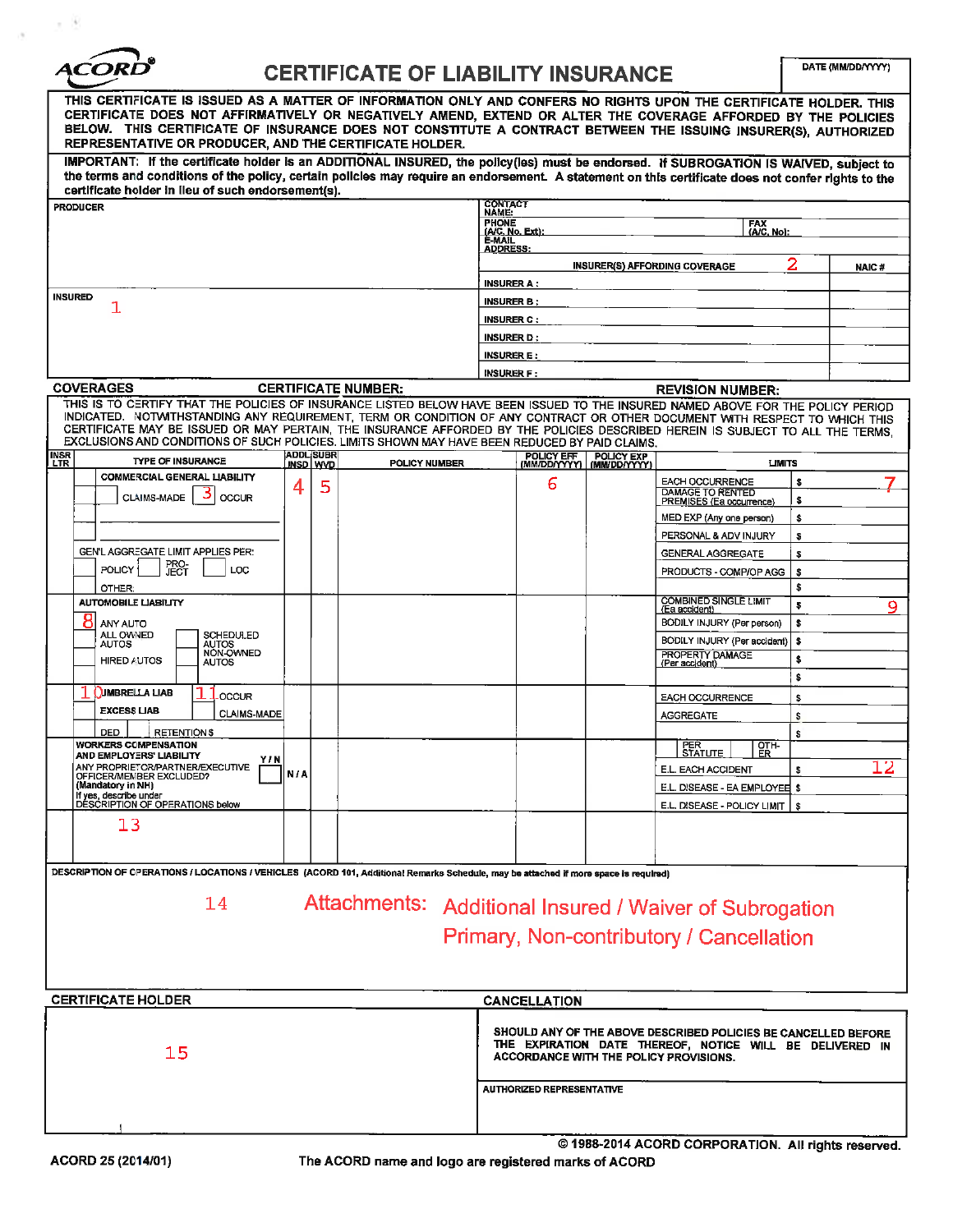**THIS ENDORSEMENT CHANGES THE POLICY. PLEASE READ IT CAREFULLY.** 

# **ADDITIONAL INSURED – DESIGNATED PERSON OR ORGANIZATION**

This endorsement modifies insurance provided under the following:

COMMERCIAL GENERAL LIABILITY COVERAGE PART

**SCHEDULE** 

**Name Of Additional Insured Person(s) Or Organization(s)** 

City of Irwindale, its elected officials, representatives, employees and agents.

Information required to complete this Schedule, if not shown above, will be shown in the Declarations.

**Section II – Who Is An Insured** is amended to include as an additional insured the person(s) or organization(s) shown in the Schedule, but only with respect to liability for "bodily injury", "property damage" or "personal and advertising injury" caused, in whole or in part, by your acts or omissions or the acts or omissions of those acting on your behalf:

- **A.** In the performance of your ongoing operations; or
- **B.** In connection with your premises owned by or rented to you.